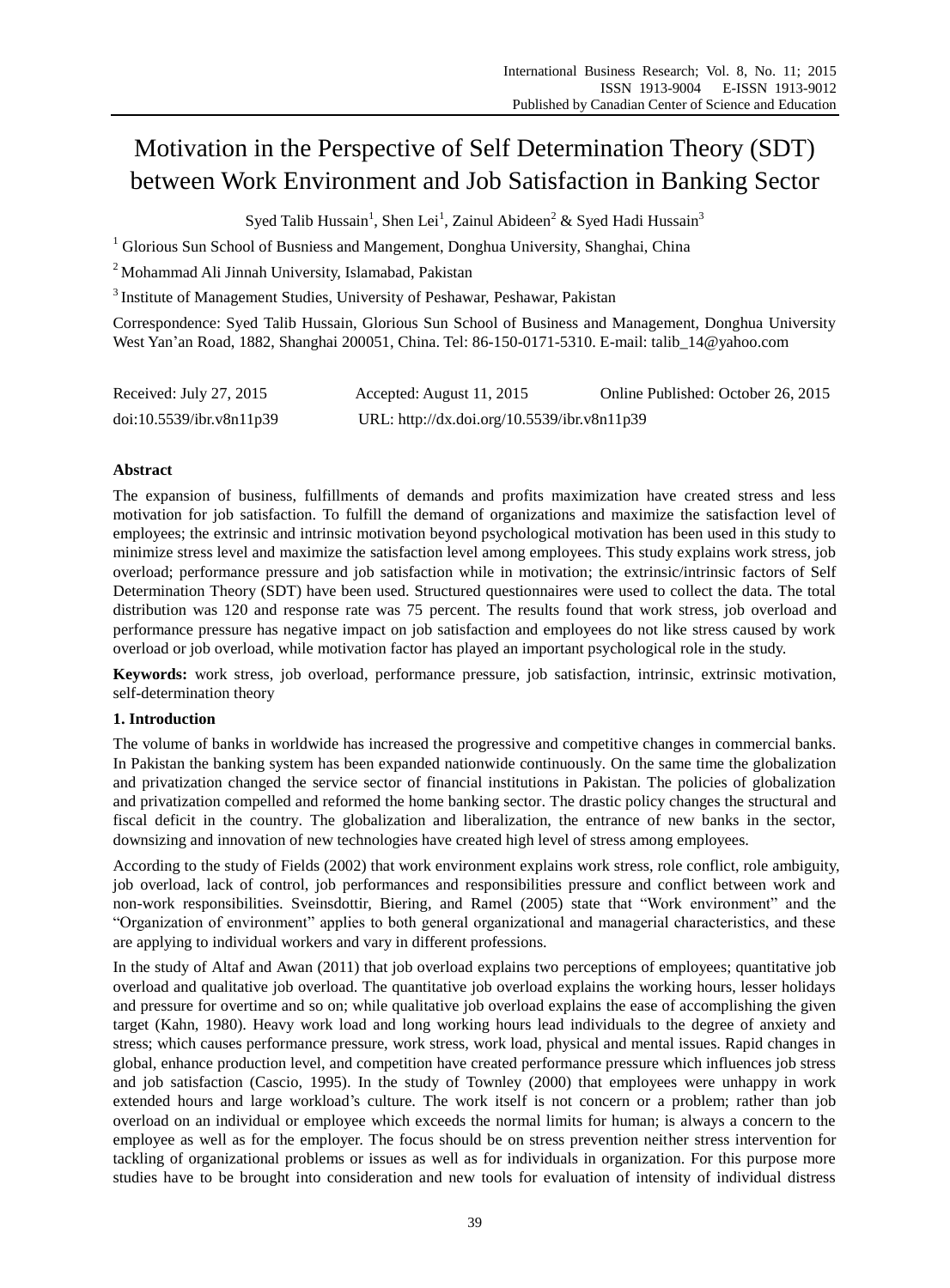(McVicar, 2003). Therefore different training sessions and programs have been used, other factors added, job specification and to reorganize the structure and responsibilities, clear role etc. to reduce stress level and increase satisfaction level. But one factor which is known motivation on work environment is used to reduce stress level and increase job satisfaction level. For motivation of employees; the continuously appreciation programs and constant appraisal programs should be given in organization. The motivated employees due to motivation will experience happiness and their contribution to work will increase output (Ahsan et al., 2009). Haqqer et al. (2002) further added Self Determination Theory (SDT) as motivation in contrast as psychological satisfaction for employee's intentions to general motives; caused by workers psychological need for self-determination. According to the study of Sheldon et al. (2004) that Self Determination Theory (SDT) is motivational theory based on the study of (Deci & Ryan, 1985) psychological needs, self-determined behavioral regulations continuum, explaining extrinsic, intrinsic and amotivtion dimensions.

This study explores whether or not intensity or frequency of stress had a greater impact on job satisfaction. By examining the issues, we hoped to contribute to the body of knowledge about the relationship between stress and job satisfaction by using the Self Determination Theory (SDT) of motivation. Doing so has practical relevance for designing and implementing strategies and interventions to combat stress and increase job satisfaction among banking sectors.

## **2. Literature Review**

## *2.1 Work Stress and Job Satisfaction*

The study of Newbury and Kamali (2001) states that excess of stress level may increase the employees' dissatisfaction. Elangovan (2001) states that; there is a strong relationship between work stress and job satisfaction. The employees who have work stress they tend to be less satisfied with their jobs (Bennett et al., 2001). According to the study of Lum et al. (1998) that job satisfaction is rationalized following work stress and professional commitment. In the study of Yun lu, Chih Chang, and Lan Wu (2007) that work stress has a direct negative relationship with job satisfaction. The study of Healy and McKay (2000) describes that work stress has negative effect on job satisfaction. Many researchers have found consistently that work stress and job satisfaction has negative relationship (Jina, Lall, McLaughlin, & Johnson, 1996). In the study of Blegen (1993) that, strong relationship was found between job stress and job satisfaction. Burnout resulted lower degree of job satisfaction and this explains the relationship negatively **(**Nirel et al., 2008) and job overload causes burnout at job, so low level of job satisfaction is the cause of work overload. Stamps and Piedmonte (1986) states that Job satisfaction and job stress has significant relationship. The work load and working conditions were identified as negatively to the job satisfaction (Vinokur-Kaplan, 1991). The organizations with lack of satisfaction (Ben Fletcher & Payne, 1980) might be the cause of stress; while the organization having high satisfaction can ease the effect of stress. So in this context the job satisfaction and job stress are interrelated. Landsbergis (1988) described that, employees with high level of work stress associates low level of job satisfaction. Cummins (1990) states that for job dissatisfaction, the job stressors are the predictive and this is a greater predisposition to leave the organization. On the basis of above literature the following hypothesis can be developed.

**H1:** High level of work stress associates at work will be predictive of low level of job satisfaction.

# *2.2 Job Overload and Job Satisfaction*

Job overload is characterized in working hours, lesser holidays, pressure to work overtime, unreasonable work overload and the improbable expectations. According to the study of Qureshi et al. (2012) that stress is the cause of workload and workload leads to lower job satisfaction. Job overload may be physical or psychological, internal or external. In the study of Aryee et al. (2005) that an employee who perceives job overload may experience the fatigue and exhaustion and this could negatively affect the motivation level of satisfaction. In the study of Baltes et al. (1999) that impact of flexi time and job satisfaction was observed as positive and the (Grover & Crooker, 1995) flexi time causes job satisfaction. The warning symptoms of job overload include sleeping problems, difficulties on concentration, headaches, upset stomach, short irritability or temper and low job satisfaction (Dormann & Zapf, 2002) the person who has high level of job stress will appear these kind of symptoms. If these symptoms develop in more serious condition; it will appear in psychological (depression, etc.), physical (Headaches, etc.), behavioral (sleeping, violence etc.) and even organizational (absenteeism, reduced productivity etc.) issues (Ettner & Grzywacz, 2001). The high level of job overload causes problems of emotions (emotional problems) and this leads lover level of job satisfaction (Nirel et al., 2008). Beehr and Bahagat (1985) explore that employees may face ambiguity for completion a work while having a high level of work overload. So this ambiguity will definitely bring worries and nervousness in the employees mind which will minimize the level of work satisfaction, this state of confusion will cause the irritation and apprehension in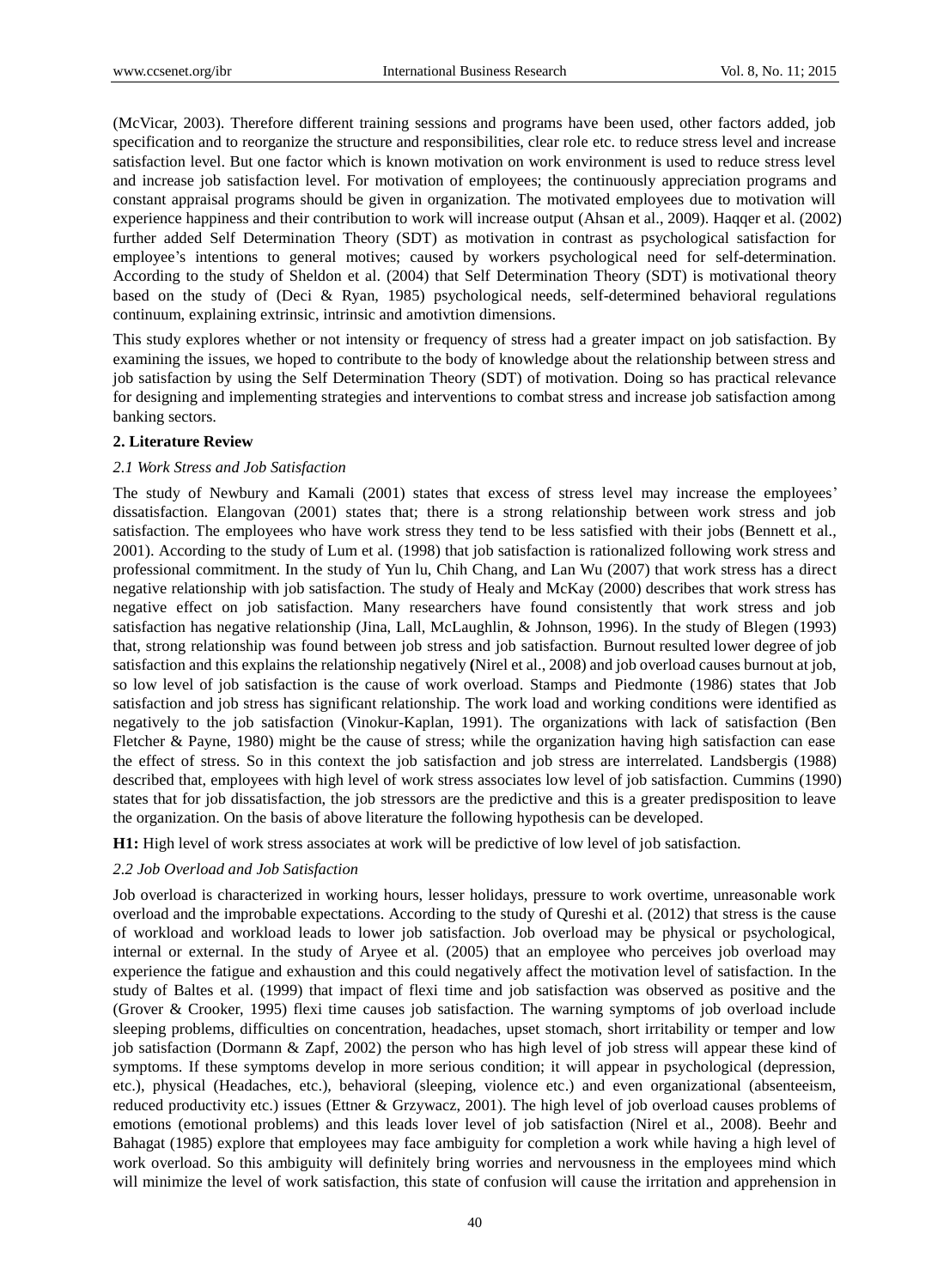employees jobs and some factors have to be adapted for work and some have to be ignored characteristics of life or job which may be the major chances of frustration (Spector & Jex, 1998) and this will bring job dissatisfaction. The following hypothesis has been developed on the basis of literature review.

**H2**: High level of job overload associates at work will be predictive of the lower level of job satisfaction.

# *2.3 Performance Pressure and Job Satisfaction*

In the study of Gardner and Cummings (1988) that job satisfaction and job performance are supposed to be decline in regarding with the work overload or job under load while experiencing the job performance. In the study of Hackman and Ollham (1976) that the model of job characteristics grip or embrace the variety of skills and the use of highly developed and sophisticated skill will increase the job interest intrinsically. This study was supported by the study of O'Brien (1983) that the variety of skills and utilizing skills were linked to higher or greater job interest and higher job satisfaction. Absenteeism, lowest turnover and increased output is also linked to one's job satisfaction (Hackman & Oldham, 1975). According to the study of Argyle (1989) that productivity and job satisfaction has positive and significant relationship. According to the study of Kawakami, Kobayashi, takao, and Tsutsumi (2005) that work overload and continue working hours are the main reasons of distress for workers or employees. Jex and Beehr (1991) states that in working environment of employees the factors of stressors lead to the negative consequences, in term of physiological, physical and behavioral changes, which minimizes the level of job satisfaction among employees. In the study of Nordqvist, Hovmark, and Viktorsson (2004) that the project team members with a higher level of time pressure had lower job satisfaction.

**H3**: High level of performance pressure is an indicator of lower level of job satisfaction in the several complex antecedent configurations for lower job satisfaction.

#### Self Determination Theory (SDT) and Motivation as a moderator

The Self Determination Theory focuses on the "Nature" of motivation. This theory states the "Why of behavior". The fundamental assumption is that "Human beings are active, growth oriented organisms; who are naturally inclined toward integration of their psychic elements into a unified sense of self and integration of themselves into larger social structure" (Deci & Ryan, 2002). The Self Determination Theory is a macro (Cognitive evaluation theory, 1975; Organismic integration theory, 1985; Causality orientation theory, 1985; Basic psychological need theory, 1995) human motivation and personality theory; that explains people spontaneous sentiments, tendencies and innate psychological needs. The Self Determination Theory of Deci and Ryan (2000) explains multidimensional approaches to the motivation and identifies different natures of intrinsic/extrinsic motivation to individuals. The intrinsic motivation named as "Autonomous action" by DeCharms (1968) and Basset and Lloyd (2005) named as "Hawthorn" which means the internal motivation of employees for their social and monetary benefits. So the intrinsic motivation states the activity for its own sake for inherent, interest and satisfaction. The extrinsic motivation named as "Controlled actions" by DeCharms (1968) and named as "Taylorism" by Basset and Lloyd (2005) which explains that basically people are work shy and lazy, so these groups of employees can be provoked by peripheral or external motivation and encouragement. Alders (ERG Theory); Adams (Social Equity Theory); Maslow (Need Theory); Vroom (Expectancy Theory); Skinner (Reward Theory); Herzberq (Two Factor Theory); Taylor (Productivity Theory); Geogopalaus (Path Goal Theory) and Mac Gregery (Theory X and Y) are different motivational theories. But all of these theories explain the tangible motivation of employees. The Maslow's Needs Theory (1954) also point out the autonomous and competence in higher order needs of motivation. So this theory is closer to SDT in psychological perspective. The theory of Maslow's Hierarchy of Needs Theory (1954) explains the physiological, safety, social, self-esteem and self-actualization needs of a worker. This theory was divided in higher and lower level order. The physiological and safety needs explain lower level needs predominantly satisfied externally while the social, self-esteem and self-actualization are higher level needs are satisfied internally. So the first part of the theory explains the extrinsic motivation while the later one explains the intrinsic motivation. Reiss (2012) states two theories about motivation, Dualistic theory and multifaceted theory. The Dualistic theory explains two facets of motivation which are intrinsic motivation and extrinsic motivation, while the multifaceted theory explains genetically distinct motives of motivation. Many other motivation theories explain only intrinsic and extrinsic motivation in perquisite perceptive. The Maslow's Hierarchy of Needs Theory plays a prominent role of bridge for Self Determination Theory. The Self Determination Theory (SDT) not only explains the motivation (Intrinsic and Extrinsic) but also encourage for psychological satisfaction.

According to the theory of SDT by Ryan and Deci (2000), that people who are motivated intrinsically have the maximum level of self-determination and undertaking the behaviors for motives of significance and innate satisfaction. According to the study of Weinstein and Ryan (2011) that high level of self-determination reduces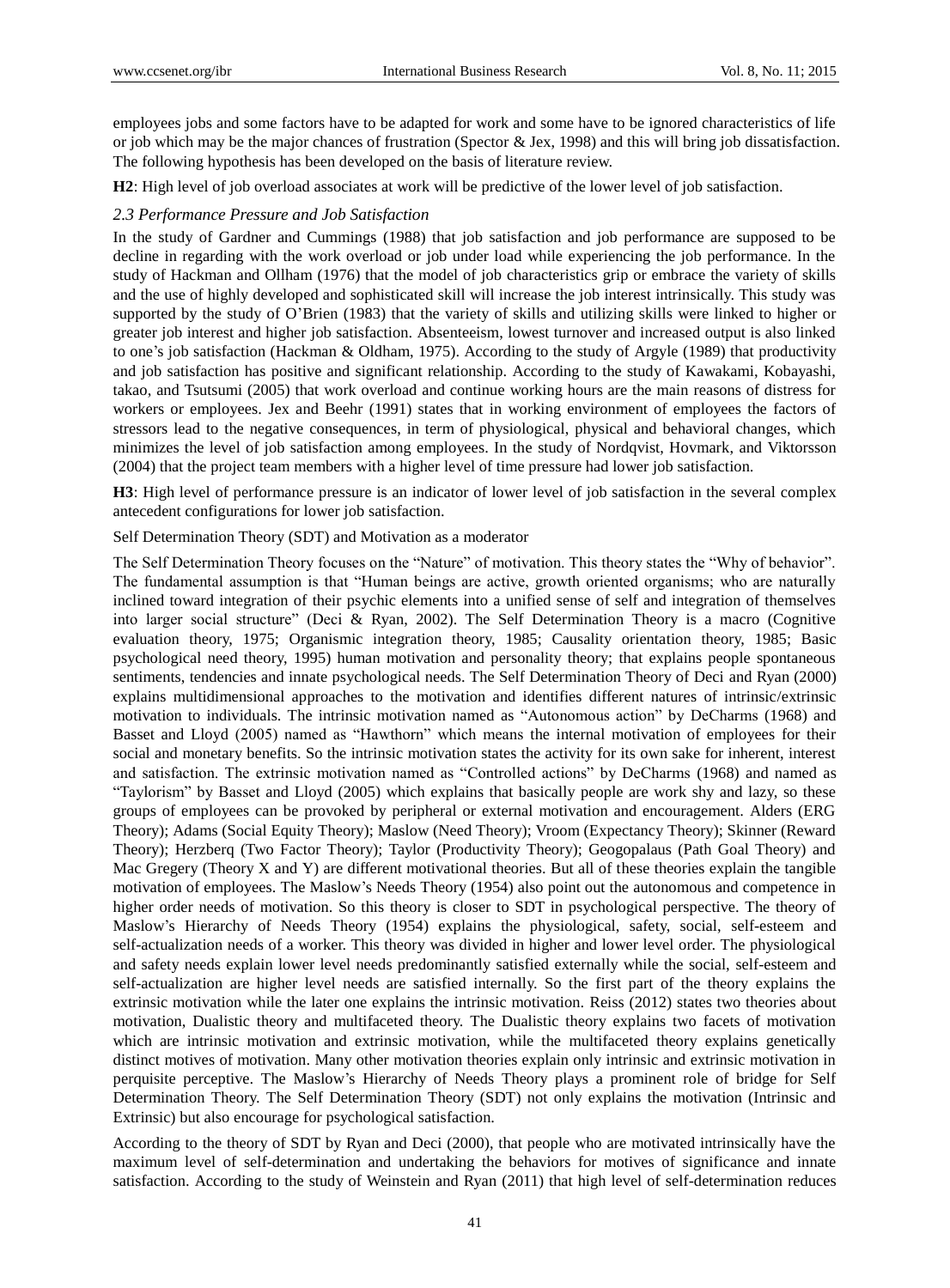the harmful effects of stressors (work stress, job overload, performance pressure etc.).

According to the study of Eisenberger and Aselage (2008) that reward impacts on performance pressure and this depends on the alleged attainability of goal performance and this leads the way of task performing better. The study of Bartol and Durham (2000) states that incentive packages or plans are used to encourage or promote the superior performance, these inducements have been found as effective and positive on job performance and (Fay & Thompson, 2001) this leads to positive job satisfaction, influence on creativity and influence on task interest. Eisenberger, Pierce, and Cameron (1999) explore and suggest that for superior performance the incentives or rewards increase the level of self-determination for greater intrinsic interest and creativity which leads to innovation and satisfaction. So on the basis of above two theories and literature the following hypothesis has been developed.

**H4**: Intrinsic/Extrinsic Motivation of Self Determination Theory (SDT) moderates the relation between work stress; job overload; performance pressure and job satisfaction.

# **3. Methodology**

The banking sector was adopted for the data collection. The banking sector in Pakistan is very strong and rapidly growing sector. It has excellent contribution to the growth of economy of the country and has played an important role to minimize unemployment in the country. The total distribution of questionnaire was 120 and the collected data was 90. So the response rate was 75 percent. The study was limited to banking sector only. The target population was assistant managers and supervisors. Descriptive analysis, hierarchical correlation and regression were used for measurement of variables.

# **4. Measurement of Variables and Reliability Test**

For the measurement of work stress the "Occupational Stress Indicator" (OSI) was used and this was developed by Smith (1981) and then modified form was used by Cooper et al. (1988). This questionnaire is more modified form, containing eight (8) items having Cronbach's Alpha of 0.840. Job overload was measured by 10 items developed by Caplan et al. (1980) having alpha of 0.715 and range was 0.72 to 0.81 (Dwyer & Ganster, 1991). Performance Pressure (PP) was measured by self-developed questions. The reason for this is non-availability of questionnaires or not researched extensively in management sciences. The questionnaire consist 6 questions. The internal consistency was measured as 0.815 in this study. Job satisfaction was measured by the "overall job satisfaction" questionnaire and was developed by Quinn and Shepard (1974) and modified form was used by Pond and Geyer (1991) explaining 6 items with 0.894 values of Cronbach's alpha. The extrinsic/intrinsic motivation was measured by a questionnaire developed by Tremblay et al. (2009) explains the intrinsic and extrinsic motivation (Self Determination Theory). The internal consistency for this study was 0.889 and the range was 0.87 and 0.72. The Five Point Likert Scale was used for all the variables.

### **5. Results**

*5.1 Correlation*

|  | Table 1. Correlation among variables |  |  |
|--|--------------------------------------|--|--|
|--|--------------------------------------|--|--|

| Variables                 |           |          | 3         | 4        |    |
|---------------------------|-----------|----------|-----------|----------|----|
| <b>Work Stress</b>        |           |          |           |          |    |
| Performance Pressure      | $.416**$  |          |           |          |    |
| Job Overload              | $187*$    | $310**$  | --        |          |    |
| Job Satisfaction          | $-.248**$ | $-449**$ | $-.240**$ | --       |    |
| Motivation                | $-303**$  | $-147**$ | $-240**$  | $.563**$ | -- |
| (Extrinsic and Intrinsic) |           |          |           |          |    |

*Note.* \*\*. Correlation is significant at the 0.01 level (2-tailed).

Table 1 shows the direction of variables involved in the study. The relationship is positive significant (0.416) between work stress and performance pressure. The shared variance between two variables is 17.30 percent  $(.416<sup>2</sup> *100)$ . The relationship between work stress and job overload is 0.187. The relationship is positive and the shared variance between the variables is 3.5 percent. The relationship is negative (-.248) between work stress and job satisfaction. The shared variance between variables is 6.2 percent. The relationship between work stress and extrinsic/intrinsic motivation is -.303. The relationship between the two variables is negative. The shared variance between the variables is 9.18 percent. The correlation between performance pressure and job overload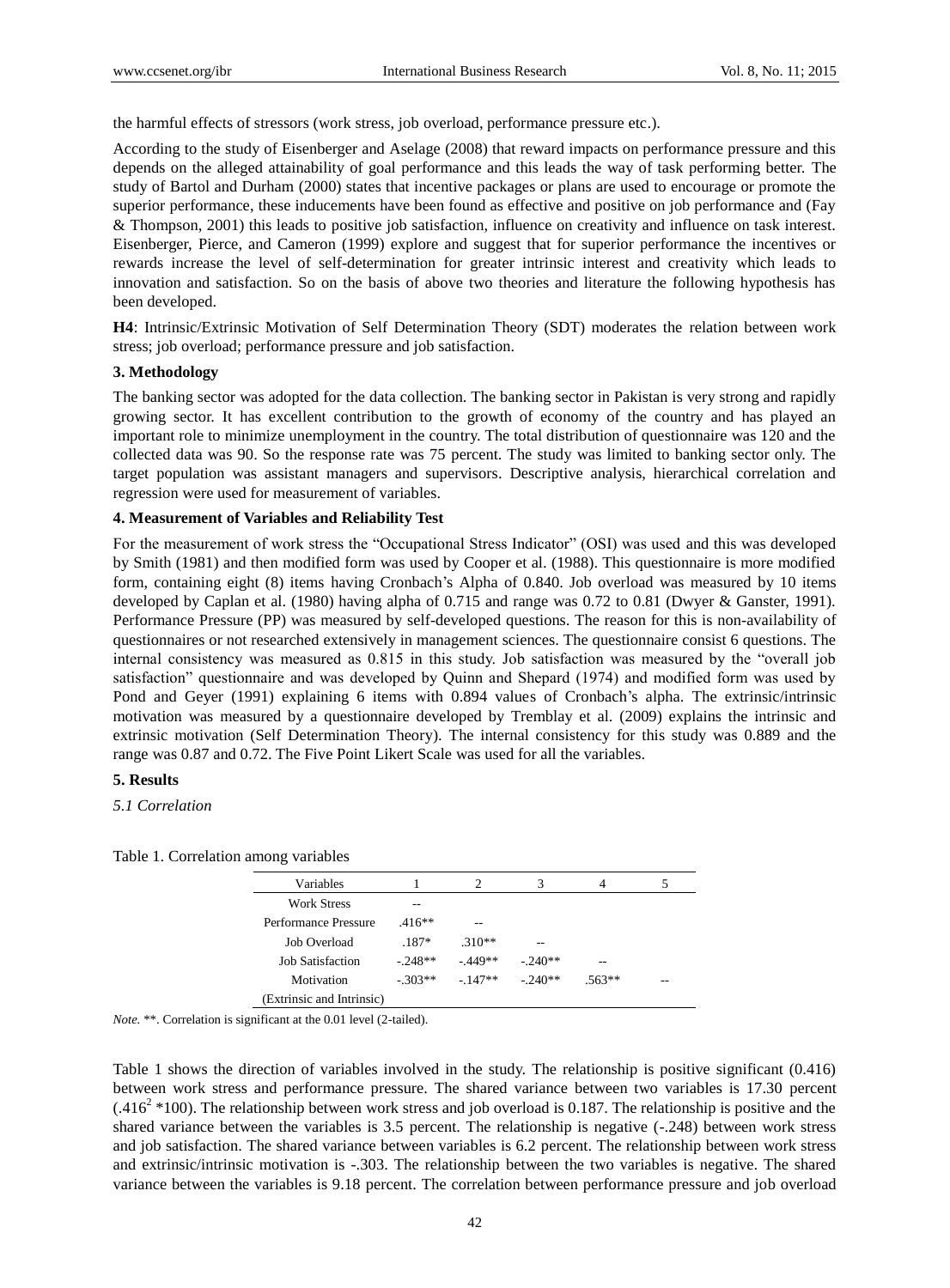is 0.310 and this shows positive relationship between the variables. The shared variance between performance pressure and job overload is 9.61 percent. The relation with job satisfaction is -.449 and this explains the negative relationship. The shared variance between these two variables is 20.16 percent. The relation between performance pressure and motivation is negative (-.147). The shared variance between the variable is 2.17 percent. The relationship between job overload and job satisfaction is negative (-.240). The shared variance between them is 5.76 percent. The relationship between job overload and intrinsic and extrinsic motivation is -.240. The relationship is negative. The shared variance between them is 5.76 percent. At last the relation between job satisfaction and intrinsic and extrinsic motivation is 0.563. The relationship is positive and shared variance between the variables is 31.70 percent.

*5.2 Hierarchical Multiple Regressions (Independent Variables)*

| Table 2. Regression analysis among variables |  |  |
|----------------------------------------------|--|--|
|                                              |  |  |
|                                              |  |  |

| Variables            | R     | R <sub>2</sub> |       | $AdjR2$ F value | Si <sub>g</sub> |
|----------------------|-------|----------------|-------|-----------------|-----------------|
| <b>Work Stress</b>   |       |                |       |                 |                 |
| Job overload         | 0.457 | 0.208          | 0.181 | 7.548           | 0.000           |
| Performance Pressure |       |                |       |                 |                 |

*Note.* Dependent Variable = Job Satisfaction.

In the first step when the three independent variables (work stress, performance pressure and job overload) were added to the model. The researcher got the value of R as 0.457. It means that 45.7 percent contribution is being played by these three added variables in the model. The R square (R2) value is 0.208. So it means that 20.8 percent of the variability in overall unit quality is being accounted for by work stress, performance pressure and job overload. The adjusted R square (AdjR2) value is 0.181. This value takes into account the effect of the sample size and the number of predictors, that is the over rest amount of predictive capacity in the model based on sample size and the number of variables in the model. So there is adjustment made but not a big adjustment. The F value in the model summary is 7.548 and the ANOVA has the same value as above. So the model as a whole statically significant (F  $(3, 86) = 7.549$ , p < .005).

Table 3. Regression analysis among variables

| Variables                      | R     | R <sub>2</sub> | R <sub>2</sub> change | AdiR2 | F change | Sig   |
|--------------------------------|-------|----------------|-----------------------|-------|----------|-------|
| Work Stress,                   |       |                |                       |       |          |       |
| Job overload.                  | 0.457 | 0.208          | --                    | 0.181 | 7.548    | 0.000 |
| Performance Pressure,          |       |                |                       |       |          |       |
| WS, JoL, PP and (Moderator)    |       |                |                       |       |          |       |
| Intrinsic/Extrinsic Motivation | 0.689 | 0.475          | 0.267                 | 0.450 | 19.228   | 0.000 |

*Note.* Dependent Variable = Job Satisfaction; WS= Work Stress; JoL= Job Overload; PP= Performance Pressure.

After moderating variable the value of R increased from 0.457 to 0.689. So there is an increase about 0.232 (23.3 %). The R square (R2) value increased by 0.267, this means that the variable intrinsic/extrinsic motivation explains an additional 0.267 (26.7 percent) of the variance in job satisfaction. The F change associated to the R square (R2 change) change of 0.267 (26.7 percent) is statistically significant. The ANOVA table explains that as a whole the model is significant  $(.000)$  (F  $(4, 85) = 19.228$ , p < .005).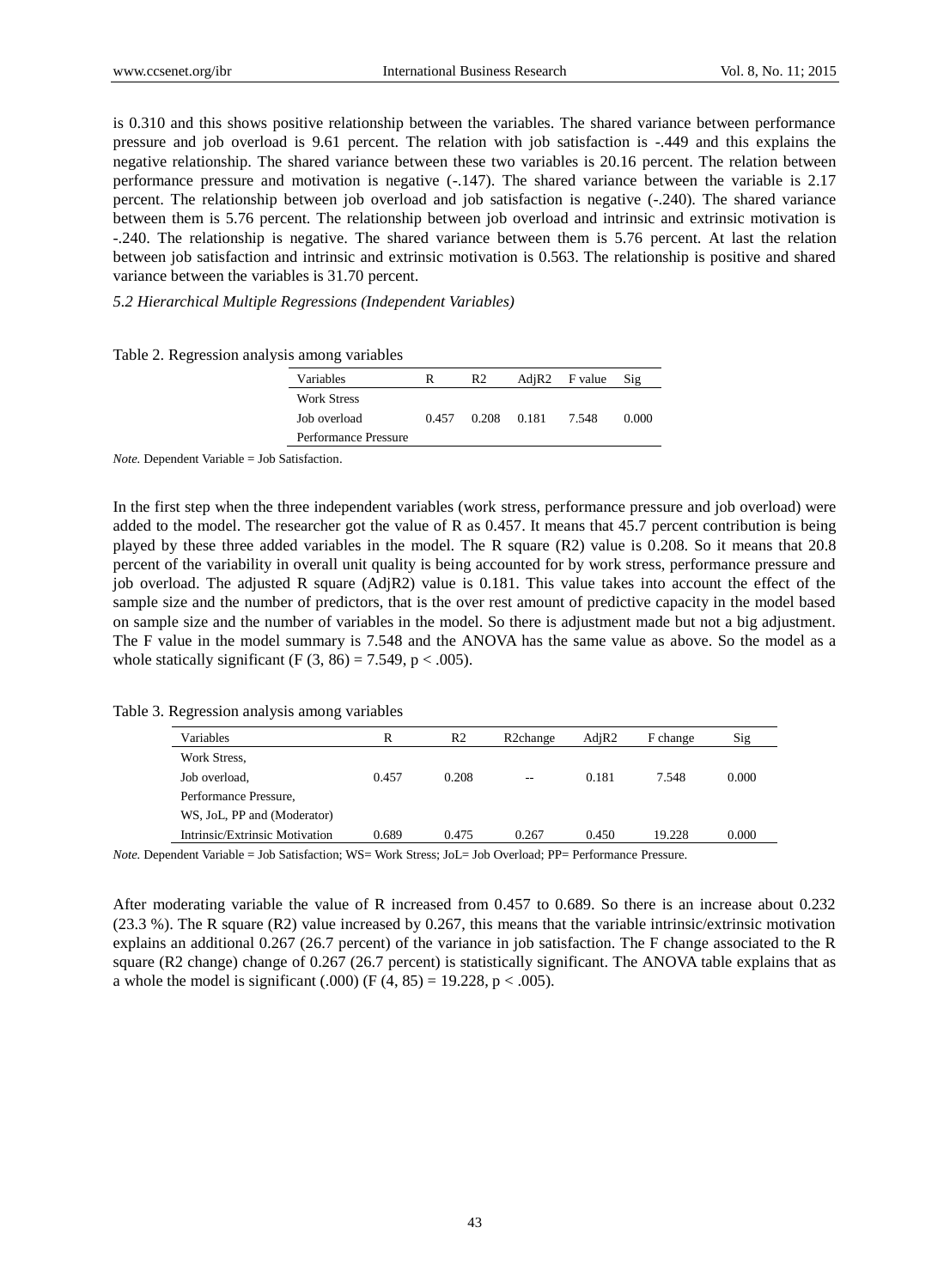#### Table 4. Coefficients

| Model         | Unstandardized coefficient |            | Standardized coefficient |       |       | Result    |
|---------------|----------------------------|------------|--------------------------|-------|-------|-----------|
|               | B                          | std. Error | Beta                     | t     | sig   |           |
| Step1.        |                            |            |                          |       |       |           |
| (Constant)    | 4.516                      | .736       | $- -$                    | 6.139 | 0.000 |           |
| <b>WS</b>     | .097                       | .122       | .085                     | 0.793 | 0.430 | Supported |
| PP            | .461                       | .117       | .415                     | 3.926 | 0.001 | Supported |
| $_{\rm{IoL}}$ | .088                       | .163       | .053                     | 0.544 | 0.588 | Supported |
| Step2.        |                            |            |                          |       |       |           |
| (Constant)    | 1.301                      | .776       | --                       | 1.676 | 0.097 |           |
| WS            | 0.173                      | .101       | .152                     | 1.717 | 0.090 | Supported |
| PP            | 0.345                      | .098       | .310                     | 3.529 | 0.000 | Supported |
| JoL.          | .144                       | .134       | .087                     | 1.082 | 0.283 | Supported |
| <b>IEM</b>    | 0.798                      | .122       | .526                     | 6.570 | 0.000 |           |

*Note.* WS= Work stress; PP= Performance Pressure; JoL= Job overload; IEM= Intrinsic/Extrinsic Motivation.

The model 1 shows significance level of each variable before adding the moderator variable. So as a whole the model is significant, but on each variable the significant variability is different. The work stress, performance pressure and job overload are the significant predictors. Table 4 provides the support for three hypotheses of this study. So this can state with 95 percent confidence that at less than 5 percent significance level; the work stress, performance pressure and job overload have positive effects on job satisfaction. The significance level of work stress increased to .090, performance pressure level increased to significant level (.000) and job overload increased from 0.588 to 0.283. So it shows that IEM (Intrinsic/Extrinsic Motivation) has the effect on all independent variables. So it clearly defines that motivation plays an important role to job satisfaction even the employees have stress, pressure and overload in work environment. In contrast the higher the absolute value of Beta; the more important is the variable in predicting the job satisfaction. In above table work stress (Beta = .152), job overload (Beta = .087) and the moderator variable (Beta = .526) are the most important predictors to job satisfaction.

#### **6. Discussion of the Results**

The results support the direct and indirect relationship between work stress, performance pressure, job overload, job satisfaction and moderator variable intrinsic/extrinsic motivation of self-determination theory. The correlation between independent variables and job satisfaction was negative. The correlation between independent variables and moderator variable (intrinsic/extrinsic motivation) was also negative. The results of this study were supported by the studies conducted by different previous researchers (Bennett et al., 2001; Draper et al., 2003; Healy & Mckay, 2000; Jain et al., 1996; Lu et al., 2007; Newbury & Kamali, 2001). The relationship between job satisfaction and intrinsic/extrinsic motivation (moderator) was positive and significant. The previous studies of (Hackman & Ollham, 1976; O'Brien, 1983) also support the positive and significant relationship between job satisfaction and motivation. In the regression analysis when work stress, performance pressure and job overload were added to the model of job satisfaction. The overall unit quality is being accounted as R2 .208 (20.8 percent) for the model by work stress, performance pressure and job overload and the contribution was (R) 0.457 (45.7 percent) by work stress, performance pressure and job overload to the job satisfaction. In second step when moderator variable "motivation" was added to the model of job satisfaction. The contribution of moderator was quiet effective to job satisfaction of employees. The contribution of motivation was .689 (68.9 percent) to the  $(R = .457)$  as increase was .232 (23.3 percent). The R2 change was .267. So this played a change of R2 of 0.208 to 0.475. The whole model was statistically significant. In Table 4 the beta values of independent variables (WS beta = .085; P. Pressure = .415 and  $JO = 0.53$ ) by applying the moderator variable to the model, the beta value of work stress increased to (beta = .152) and job overload increased to (beta = .087) so on the basis of beta values it is significant contribution and the hypotheses (H1 and H2) are accepted while beta value of performance pressure decreased to (beta = .310) but according to Tabachnick and Fidell (2007) it could not be neglected the significance values of the relationship. The significance value increased to .000. So it is also a predictor to the job satisfaction. The beta value of motivation was (Beta = .526) and it is the highest beta value in the model. So motivation is the appropriate predictor to the model. So the hypothesis (H4) is accepted.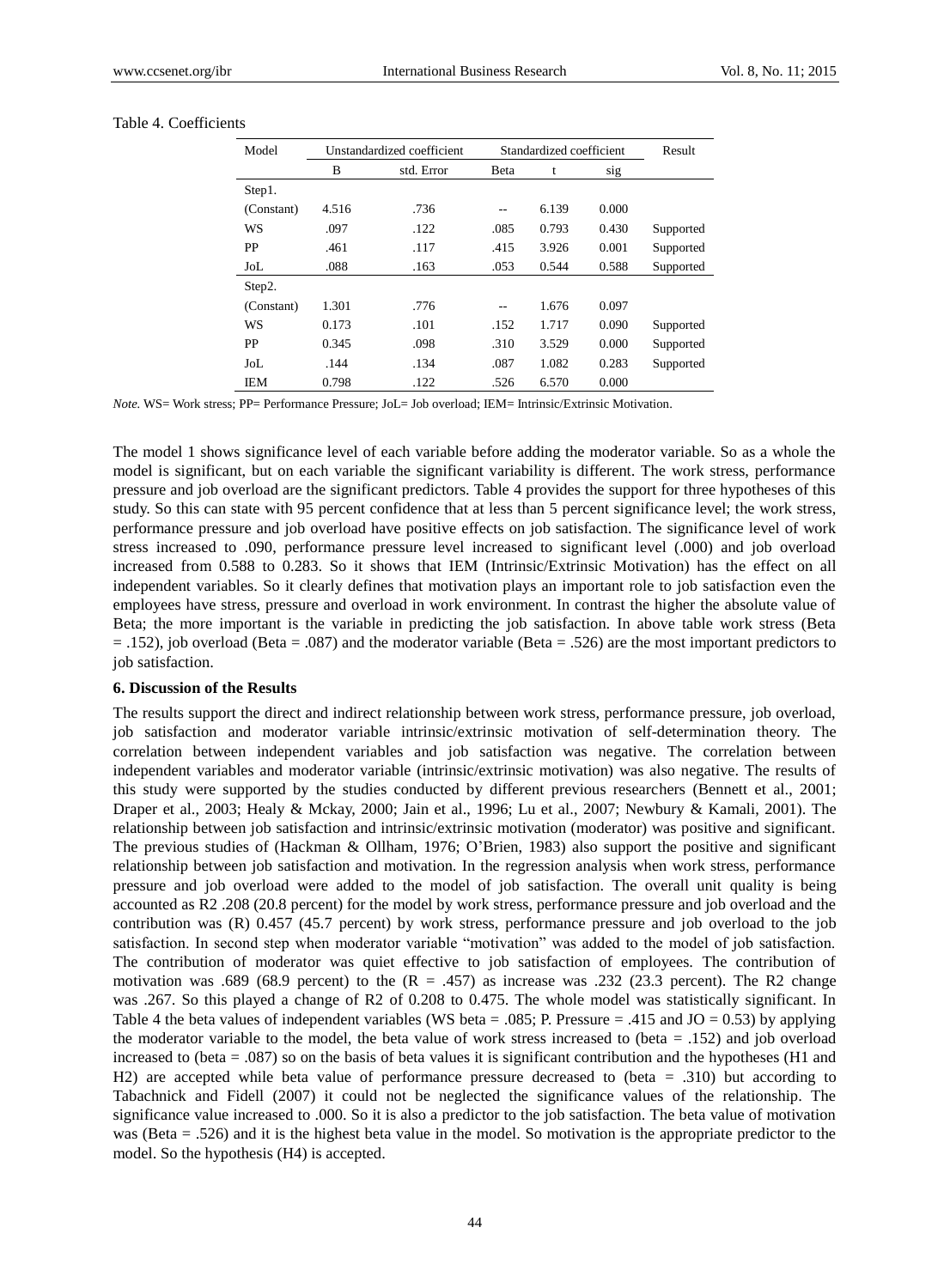#### **7. Suggestions, Limitations, and Future Research**

The banks should introduce the assistance programs to the employees in the situation when they deal with stress or uncertain situations. Employee empowerment and self-determination is important to control over work stress to enhance the job satisfaction level. The employees of the organizations should be trained for building job competencies and provide them job independency to do their job professionally. The improvement of self-determination of employees could be the best strategy for stress management. By this way employees will get higher motivation level and alternate result would be decrease of stress and pressure and it will maximize the level of job satisfaction.

This study was limited to the private sector's banks. The target population was assistant managers and supervisors in the region. The lower level of employees was not taken into consideration.

As this study was delimited to the private sector's banks in Pakistan, so the results of this study do not apply to the government sector's banks. The findings of this study may not be correct to other kind of organizations. So this study can be applied to other private or public and profitable or not profitable organizations.

## **8. Conclusion**

This study will assist the managers of banking sectors in generating fit between work environment and job satisfaction. These factors are effective to encourage employees; that, how to release stress and increase the level of job satisfaction by using psychological satisfaction. Because global dynamics, work environment dynamics, customer focused dynamics, competitive environment strategies and changing technologies have created job overload, work pressure and job stressors in workplace of organizations. These kinds of stressors not only create fatigue or stress but also responsible for minimizing job satisfaction, poor performance, work overload, family conflict, work conflicts, destruction of creativity and physical and mental problems. Such kinds of issues are required to dissolve and create the environment of creativity, self-assessment, innovative, peaceful physical and mental climate, clear role information and inspirational atmosphere in workplace. The intrinsic/extrinsic motivational factors of SDT may be the adequate motivators for releasing stress level and maximizing level of job satisfaction. The intrinsic motivation, integrated regulation, identified regulation, interjected regulation, external regulation and amotivtion (Ryan & Deci, 2000) have positively influence for minimizing stress level and maximizing job satisfaction. This study finds the most important point; that is to adopt the incentive or reward system for increasing the level of quantity, quality and the level of job satisfaction for minimizing different stress factors in organization besides the psychological satisfaction of employees. The self-determination theory is the most important aspect of motivation in workplace by personal fulfillment of employees. This is not only self-determination but also encourage workers with patience to work environment, job overload, work pressure and role stressors and high commitment and involvement with job and organization as well.

#### **References**

- Ahsan, N., Abdullah, Z., Gun Fie, D. Y., & Alam, S. S. (2009). A Study of Job Stress on Job Satisfaction among University Staff in Malaysia: Empirical Study. *European Journal of Social Sciences, 8*(1), 121-131.
- Altaf, A., & Awan, M. A. (2011). Moderating effect of workplace spirituality on the relationship of job overload and job satisfaction. *Journal of Business Ethics*, *104*(1), 93-99. <http://dx.doi.org/10.1007/s10551-011-0891-0>
- Argyle, M. (1989). *Do happy workers work harder? The effect of job satisfaction on work performance*. Netherland, Rotterdam: Universitaire Press.
- Aryee, S., Srinivas, E. S., & Tan, H. H. (2005). Rhythms of life: Antecedents and outcomes of work-family balance in employed parents. *Journal of Applied Psychology*, *90*(1), 132-146. <http://dx.doi.org/10.1037/0021-9010.90.1.132>
- Baltes, B. B., Briggs, T. E., Huff, J. W., Wright, J. A., & Neuman, G. A. (1999). Flexible and compressed workweek schedules: A meta-analysis of their effects on work-related criteria. *Journal of Applied Psychology*, *84*(4), 496-513.<http://dx.doi.org/10.1037/0021-9010.84.4.496>
- Bartol, K. M., & Durham, C. C. (2000)*. Incentives: Theory and practice*. UK, Oxford: Blackwell.
- Basset-Jones, N., & Lloyd, G. C. (2005). Does Herzberg's Motivational Theory have staying power. *Journal of Management Development*, *24*(10), 929-943[. http://dx.doi.org/10.1108/02621710510627064](http://dx.doi.org/10.1108/02621710510627064)
- Beehr, T. A., & Bhagat, R. S. (1985). *Introduction to human stress and cognition in organizations*. New York: John Wiley & Sons.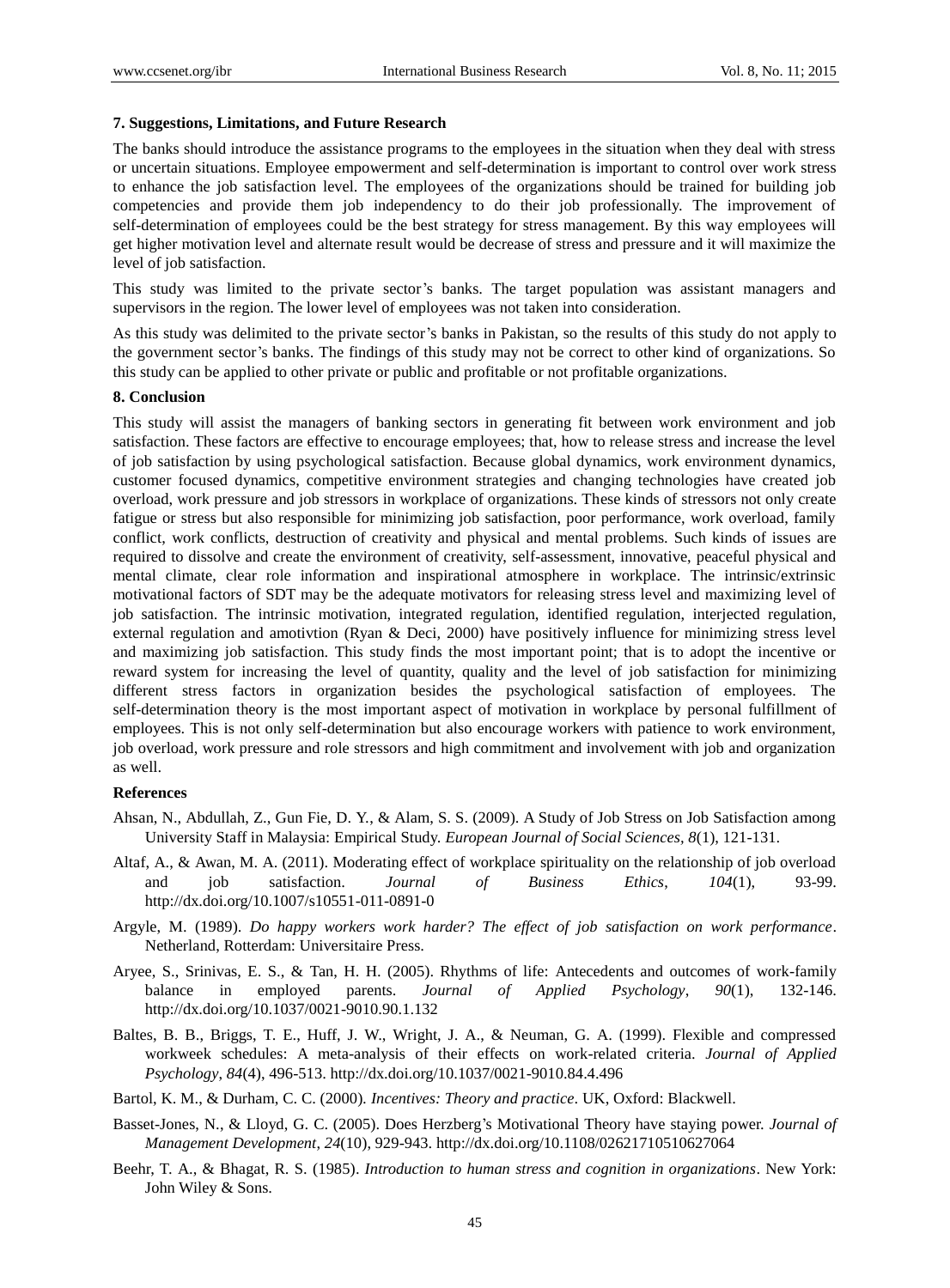- Ben, F., & Payne, R. L. (1980). Stress and work: A review and theoretical framework, I. *Personnel Review*, *9*(1), 19-29.<http://dx.doi.org/10.1108/eb055400>
- Bennett, P., Lowe, R., Matthews, V., Dourali, M., & Tattersall, A. (2001). Stress in nurses: Coping, managerial support, and work demand, Stress and Health. *Journal of the International Society for the Investigation of Stress*, *17*(1), 55-63[. http://dx.doi.org/10.1002/1532-2998\(200101\)17:1<55::AID-SMI879>3.0.CO;2-2](http://dx.doi.org/10.1002/1532-2998(200101)17:1%3c55::AID-SMI879%3e3.0.CO;2-2)
- Blegen, M. A. (1993). Nurses' job satisfaction: A meta-analysis of related variables. *Nursing Research, 42*(1), 36-41.
- Caplan, M. A., Cobb, S., French, J. R. P., Van Harrison, R., & Pinneau, S. R. (1980). *Job demands and worker health.* Ann Arbor: University of Michigan, Institute for Social Research. Appendix E, pp. 238-239.
- Cascio, W. F. (1995). Whither industrial and organizational psychology in a changing world of work. *American Psychologist*, *50*(11), 928-939[. http://dx.doi.org/10.1037/0003-066X.50.11.928](http://dx.doi.org/10.1037/0003-066X.50.11.928)
- Cooper, C. L., Sloan, S. J., & Williams, S. (1988). *Occupational Stress Indicator Management Guide*. UK, Windsor: NFER-Nelson Press.
- Cummins, R. C. (1990). Job stress and the Buffering effect of supervisory support. *Group and Organizational Studies*, *15*(1), 92-104.<http://dx.doi.org/10.1177/105960119001500107>
- Deci, E. L., & Ryan, R. M. (1985). *Intrinsic motivation and self-determination in human behavior.* New York: Plenum.
- DeCharms, R. (1968). *Personal causation: The internal affective determinants of behavior*. Academic Press: New York.
- Deci, E. L., & Ryan, R. M. (2000). The "What" and "Why" of goal pursuits: Human needs and the self-determination of behavior. *Psychological Inquiry, 11*(4), 227-268. [http://dx.doi.org/10.1207/S15327965PLI1104\\_01](http://dx.doi.org/10.1207/S15327965PLI1104_01)
- Deci, E. L., & Ryan, R. M. (2002). *Handbook of self-determination research.* New York, Rochester: University of Rochester Press.
- Dormann, C., & Zapf, D. (2002). Social stressors at work, irritation, and depressive symptoms: Accounting for unmeasured third variables in a multi-wave study. *Journal of Occupational and Organizational Psychology*, *75*, 33-58.<http://dx.doi.org/10.1348/096317902167630>
- Draper, J., Halliday, D., Jowett, S., Norman, I., Watson, R., Wilson-Barnett, J., … O'Brien, K. (2003). NHS cadet schemes: Student experience, commitment, job satisfaction and job stress. *Nurse Education Today*, *24*(3), 219-228.<http://dx.doi.org/10.1016/j.nedt.2003.12.008>
- Dwyer, D. J., & Ganster, D. C. (1991). The effects of job demands and control on employee attendance and satisfaction. *Journal of Organizational Behavior, 12*, 595-608[. http://dx.doi.org/10.1002/job.4030120704](http://dx.doi.org/10.1002/job.4030120704)
- Eisenberger, R., & Aselage, J. (2008). Incremental effects of reward on experienced performance pressure: Positive outcomes for intrinsic interest and creativity. *Journal of Organizational Behavior*, *30*(1), 95-117. <http://dx.doi.org/10.1002/job.543>
- Eisenberger, R., Pierce, W. D., & Cameron, J. (1999). Effects of reward on intrinsic motivation: Negative, neutral, and positive. *Psychological Bulletin*, *125*(6), 677-691. <http://dx.doi.org/10.1037/0033-2909.125.6.677>
- Elangovan, A. R. (2001). Causal ordering of stress, satisfaction and commitment, and intention to quit: A structural equations analysis. *Leadership and Organization Development Journal*, *22*(4), 159-165. <http://dx.doi.org/10.1108/01437730110395051>
- Ettner, S. L., & Grzywacz, J. G. (2001). Worker's perceptions of how jobs affect health: A socialecological perspective. *Journal of Occupational Health Psychology*, *6*(2), 101-113. [http://dx.doi.org/10.1037//1076-8998.6.2.101](http://dx.doi.org/10.1037/1076-8998.6.2.101)
- Fay, C. H., & Thompson, M. A. (2001). Contextual determinants of reward systems' success: An exploratory study. *Human Resources Management, 40*(3), 213-226.<http://dx.doi.org/10.1002/hrm.1012>
- Fields, D. L. (2002). *Taking the measure of work; A guide to validated scales for organizational research and diagnosis*. SAGE Publication, Thousand Oaks: Inc.
- Gardner, D. G., & Cummings, L. L. (1988). Activation theory and task design: Review and reconceptualization', In B. M. Staw, and L. L. Cummings, (Eds.), *Research in Organizational Behavior* (Vol. 10, pp. 81-122).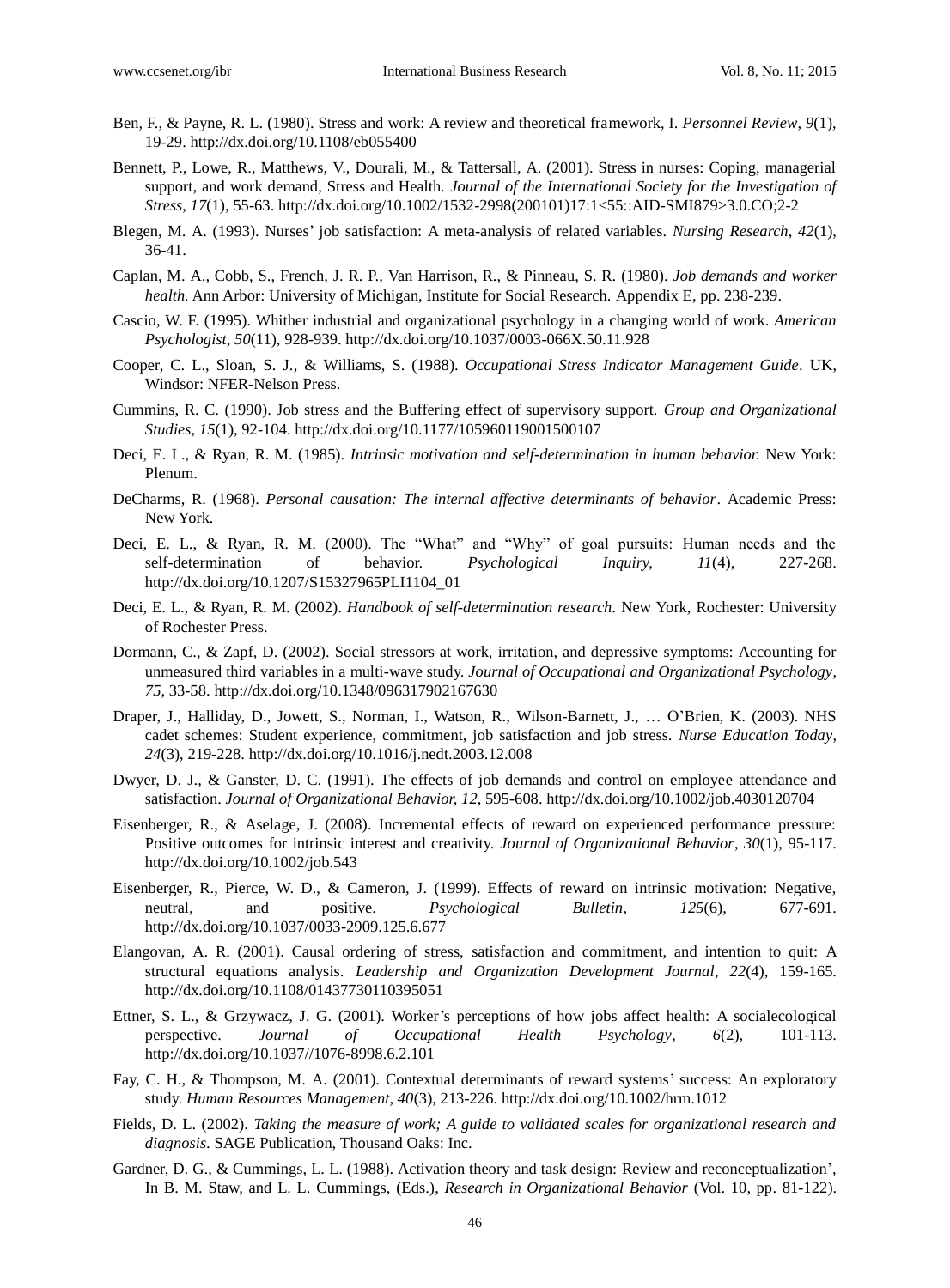Greenwich, CT: JAI Press Inc,.

- Grover, S. L., & Crooker, K. J. (1995). Who appreciates family responsive human resource policies: The impact of family friendly policies on the organizational attachment of parents and non-parents. *Personnel Psychology*, *48*(2), 271-288.<http://dx.doi.org/10.1111/j.1744-6570.1995.tb01757.x>
- Hagger, M. S., Chatzisarantis, N. L. D., & Biddle, S. J. H. (2002). The influence of autonomous and controlling motives on physical activity intentions within the theory of planned behavior. *British Journal of Health Psychology*, *7*(3), 283-297.<http://dx.doi.org/10.1348/135910702760213689>
- Hackman, R. J., & Oldham, G. R. (1976). Motivation through the design of work: Test of a theory. *Organizational Behavior and Human Decision Process*, *16,* 250-279. [http://dx.doi.org/10.1016/0030-5073\(76\)90016-7](http://dx.doi.org/10.1016/0030-5073(76)90016-7)
- Hackman, J. R., & Oldham, G. R. (1975). Development of the job diagnostic survey. *Journal of Applied Psychology*, *60*(2), 159-170.<http://dx.doi.org/10.1037/h0076546>
- Healy, C. M., & McKay, M. F. (2000). Nursing stress: The effects of coping strategies and job satisfaction in a sample of Australian. *Journal of Advanced Nursing*, *31*(3), 681-688. <http://dx.doi.org/10.1046/j.1365-2648.2000.01323.x>
- Jain, V. K., Lall, R., McLaughlin, D. G., & Johnson, W. B. (1996). Effect of locus of control, occupational stress, and psychological distress on job satisfaction among nurses. *Psychological Reports*, *78*(3), 1256-1258. <http://dx.doi.org/10.2466/pr0.1996.78.3c.1256>
- Jex, S. M., & Beehr, T. A. (1991). Emerging theoretical and methodological issues in the study of work related stress. *Research in Personnel and Human Resources Management*, *9*(31), l-365.
- Kahn, R. (1980). Conflict, ambiguity, and overload: Three elements in job stress. In D. Katz, R. Kahn, & J. Adams, (Eds.), *The study of organizations* (pp. 418-428). San Francisco, CA: Jossey-Bass.
- Kawakami, N., Kobayashi, Y., Takao, S., & Tsutsumi, A. (2005). Effects of web based supervisor training on supervisor support and psychological distress among workers: A randomized controlled trial. *Preventive Medicine*, *41*(2), 471-478.<http://dx.doi.org/10.1016/j.ypmed.2005.01.001>
- Landsbergis, P. A. (1988). Occupational stress among health care workers: A test of the job demands control model. *Journal of Organizational Behavior*, *9*(3), 217-239[. http://dx.doi.org/10.1002/job.4030090303](http://dx.doi.org/10.1002/job.4030090303)
- Lum, L., Kervin, J., Clark, K., Reid, F., & Sirola, W. (1998). Explaining nursing turnover intent, job satisfaction, pay satisfaction or organizational commitment. *Journal of Organizational Behavior*, *19*(3), 305-320. [http://dx.doi.org/10.1002/\(SICI\)1099-1379\(199805\)19:3<305::AID-JOB843>3.0.CO;2-N](http://dx.doi.org/10.1002/(SICI)1099-1379(199805)19:3%3c305::AID-JOB843%3e3.0.CO;2-N)
- Maslow, A. (1954). *Motivation and Personality.* New York: McGraw-Hill.
- McVicar, A. (2003). Workplace stress in nursing: A literature review. *Journal of Advanced Nursing*, *44*(6), 633-642.<http://dx.doi.org/10.1046/j.0309-2402.2003.02853.x>
- Newbury, B. D., & Kamali, F. (2001). Psychological stress, anxiety, depression, job satisfaction, and personality characteristics in pre-registration house officers. *Postgraduate Medical Journal*, *77*(904), 109-111. <http://dx.doi.org/10.1136/pmj.77.904.109>
- Nirel, N., Goldwag, R., Feigenberg, Z., Abadi, D., & Halpern, P. (2008). Stress, work overload, burnout, and satisfaction among paramedics in Israel. *Prehospital and Disaster Medecine*, *23*(6), 537-546. <http://dx.doi.org/10.1017/S1049023X00006385>
- Nordqvist, S., Hovmark, S., & Zika-Viktorsson, A. (2004). Perceived time pressure and social processes in project teams. *International Journal of Project Management*, *22*(6), 463-468. <http://dx.doi.org/10.1016/j.ijproman.2003.11.005>
- O'Brien, G. E. (1983). Skill-utilization, skill-variety and the job characteristics model. *Australian Journal of Psychology*, *35*(3), 455-460.<http://dx.doi.org/10.1080/00049538308258757>
- Pond, S. B., & Geyer, P. D. (1991). Differences in the relation between job satisfaction and perceived work alternatives among older and younger blue-collar workers. *Journal of Vocational Behavior*, *39*(2), 251-262. [http://dx.doi.org/10.1016/0001-8791\(91\)90012-B](http://dx.doi.org/10.1016/0001-8791(91)90012-B)
- Quinn, R. P., & Shepard, L. G. (1974). *The 1972-1973 Quality of Employment Survey.* Ann Arbor: University of Michigan, Institute for Social Research.
- Qureshi, I., Jamil, R. A., Iftikhar, M., Arif, S., Lodhi, S., Naseem, I., & Zaman, K. (2012). Job Stress, Workload,